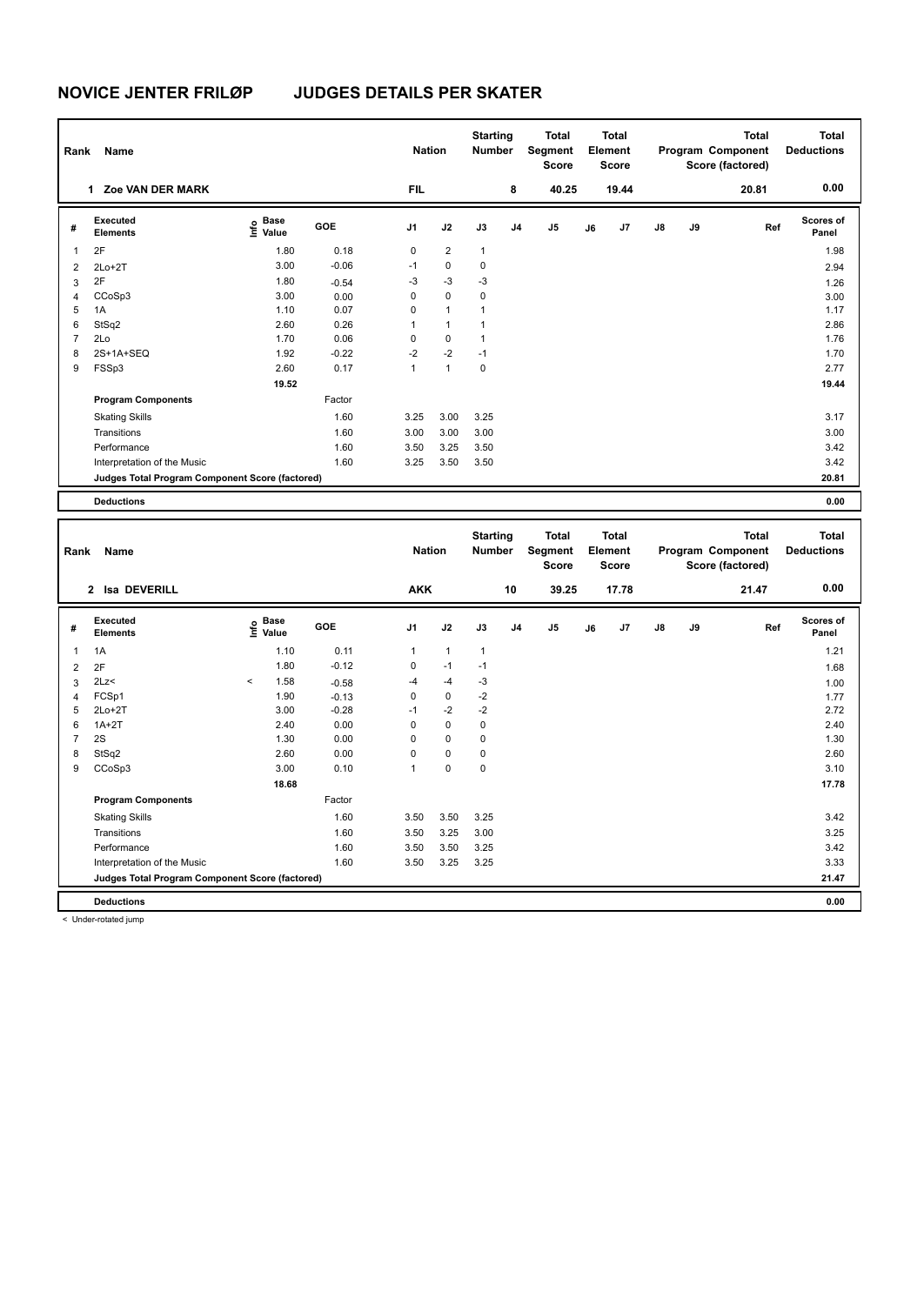|                | Rank<br><b>Name</b>                             |      |                      |            |                | <b>Nation</b> |             | <b>Starting</b><br><b>Number</b> | <b>Total</b><br>Segment<br>Element<br><b>Score</b> |    | <b>Total</b><br><b>Score</b> |               |    | <b>Total</b><br>Program Component<br>Score (factored) | <b>Total</b><br><b>Deductions</b> |
|----------------|-------------------------------------------------|------|----------------------|------------|----------------|---------------|-------------|----------------------------------|----------------------------------------------------|----|------------------------------|---------------|----|-------------------------------------------------------|-----------------------------------|
|                | <b>Sofie NEDRUM JACOBSEN</b><br>3               |      |                      |            | <b>LKK</b>     |               |             | 9                                | 37.71                                              |    | 17.05                        |               |    | 20.66                                                 | 0.00                              |
| #              | Executed<br><b>Elements</b>                     | lnfo | <b>Base</b><br>Value | <b>GOE</b> | J <sub>1</sub> | J2            | J3          | J <sub>4</sub>                   | J5                                                 | J6 | J7                           | $\mathsf{J}8$ | J9 | Ref                                                   | Scores of<br>Panel                |
| 1              | $1A+2T$                                         |      | 2.40                 | 0.00       | 0              | $\mathbf 0$   | $\mathbf 0$ |                                  |                                                    |    |                              |               |    |                                                       | 2.40                              |
| $\overline{2}$ | $2S+2T$                                         |      | 2.60                 | $-0.04$    | 0              | $\mathbf 0$   | $-1$        |                                  |                                                    |    |                              |               |    |                                                       | 2.56                              |
| 3              | 2Fe                                             | e    | 1.35                 | $-0.27$    | $-1$           | $-2$          | $-3$        |                                  |                                                    |    |                              |               |    |                                                       | 1.08                              |
| $\overline{4}$ | 2Lz                                             |      | 2.10                 | $-0.07$    | 0              | $-1$          | $\pmb{0}$   |                                  |                                                    |    |                              |               |    |                                                       | 2.03                              |
| 5              | CCoSp2V                                         |      | 1.88                 | 0.00       | 0              | $\mathbf 0$   | 0           |                                  |                                                    |    |                              |               |    |                                                       | 1.88                              |
| 6              | 2S                                              |      | 1.30                 | 0.09       | 0              | $\mathbf{1}$  | 1           |                                  |                                                    |    |                              |               |    |                                                       | 1.39                              |
| 7              | StSq2                                           |      | 2.60                 | 0.17       | 1              | $\mathbf{1}$  | 0           |                                  |                                                    |    |                              |               |    |                                                       | 2.77                              |
| 8              | 2Lo                                             |      | 1.70                 | $-0.23$    | $-1$           | $-2$          | $-1$        |                                  |                                                    |    |                              |               |    |                                                       | 1.47                              |
| 9              | FCCSp1                                          |      | 2.00                 | $-0.53$    | $-2$           | $-4$          | $-2$        |                                  |                                                    |    |                              |               |    |                                                       | 1.47                              |
|                |                                                 |      | 17.93                |            |                |               |             |                                  |                                                    |    |                              |               |    |                                                       | 17.05                             |
|                | <b>Program Components</b>                       |      |                      | Factor     |                |               |             |                                  |                                                    |    |                              |               |    |                                                       |                                   |
|                | <b>Skating Skills</b>                           |      |                      | 1.60       | 3.50           | 3.50          | 3.00        |                                  |                                                    |    |                              |               |    |                                                       | 3.33                              |
|                | Transitions                                     |      |                      | 1.60       | 3.25           | 3.50          | 2.75        |                                  |                                                    |    |                              |               |    |                                                       | 3.17                              |
|                | Performance                                     |      |                      | 1.60       | 3.50           | 3.50          | 3.00        |                                  |                                                    |    |                              |               |    |                                                       | 3.33                              |
|                | Interpretation of the Music                     |      |                      | 1.60       | 3.25           | 3.25          | 2.75        |                                  |                                                    |    |                              |               |    |                                                       | 3.08                              |
|                | Judges Total Program Component Score (factored) |      |                      |            |                |               |             |                                  |                                                    |    |                              |               |    |                                                       | 20.66                             |
|                | <b>Deductions</b>                               |      |                      |            |                |               |             |                                  |                                                    |    |                              |               |    |                                                       | 0.00                              |

e Wrong edge

| Rank           | Name                                            |          |                      |         | <b>Nation</b>  |              | <b>Starting</b><br><b>Number</b> |                | <b>Total</b><br>Segment<br><b>Score</b> |    | <b>Total</b><br>Element<br>Score |               |    | <b>Total</b><br>Program Component<br>Score (factored) | <b>Total</b><br><b>Deductions</b> |
|----------------|-------------------------------------------------|----------|----------------------|---------|----------------|--------------|----------------------------------|----------------|-----------------------------------------|----|----------------------------------|---------------|----|-------------------------------------------------------|-----------------------------------|
|                | 4 Therese JENSEN                                |          |                      |         | <b>SKK</b>     |              |                                  | 5              | 34.24                                   |    | 16.90                            |               |    | 17.34                                                 | 0.00                              |
| #              | <b>Executed</b><br><b>Elements</b>              | lnfo     | <b>Base</b><br>Value | GOE     | J <sub>1</sub> | J2           | J3                               | J <sub>4</sub> | J <sub>5</sub>                          | J6 | J7                               | $\mathsf{J}8$ | J9 | Ref                                                   | Scores of<br>Panel                |
| 1              | 1A                                              |          | 1.10                 | 0.11    | 1              | $\mathbf{1}$ | $\mathbf{1}$                     |                |                                         |    |                                  |               |    |                                                       | 1.21                              |
| 2              | $2Lo+2T<$                                       | $\hat{}$ | 2.68                 | $-0.40$ | $-3$           | $-2$         | $-2$                             |                |                                         |    |                                  |               |    |                                                       | 2.28                              |
| 3              | $2Lze+2T$                                       | e        | 2.88                 | $-0.52$ | $-3$           | $-3$         | $-4$                             |                |                                         |    |                                  |               |    |                                                       | 2.36                              |
| 4              | FCSp2                                           |          | 2.30                 | 0.08    | 0              | $\mathbf 0$  | 1                                |                |                                         |    |                                  |               |    |                                                       | 2.38                              |
| 5              | 2F                                              |          | 1.80                 | 0.00    | 0              | $\mathbf 0$  | 0                                |                |                                         |    |                                  |               |    |                                                       | 1.80                              |
| 6              | 2Lo                                             |          | 1.70                 | $-0.62$ | $-3$           | -4           | $-4$                             |                |                                         |    |                                  |               |    |                                                       | 1.08                              |
| $\overline{7}$ | 2Lze                                            | e        | 1.58                 | $-0.47$ | $-3$           | $-3$         | $-3$                             |                |                                         |    |                                  |               |    |                                                       | 1.11                              |
| 8              | CCoSp3                                          |          | 3.00                 | 0.00    | 0              | $\mathbf 0$  | 0                                |                |                                         |    |                                  |               |    |                                                       | 3.00                              |
| 9              | StSq1                                           |          | 1.80                 | $-0.12$ | $-1$           | $-1$         | 0                                |                |                                         |    |                                  |               |    |                                                       | 1.68                              |
|                |                                                 |          | 18.84                |         |                |              |                                  |                |                                         |    |                                  |               |    |                                                       | 16.90                             |
|                | <b>Program Components</b>                       |          |                      | Factor  |                |              |                                  |                |                                         |    |                                  |               |    |                                                       |                                   |
|                | <b>Skating Skills</b>                           |          |                      | 1.60    | 3.00           | 2.75         | 3.00                             |                |                                         |    |                                  |               |    |                                                       | 2.92                              |
|                | Transitions                                     |          |                      | 1.60    | 2.75           | 2.75         | 2.75                             |                |                                         |    |                                  |               |    |                                                       | 2.75                              |
|                | Performance                                     |          |                      | 1.60    | 2.75           | 2.75         | 2.75                             |                |                                         |    |                                  |               |    |                                                       | 2.75                              |
|                | Interpretation of the Music                     |          |                      | 1.60    | 2.50           | 2.25         | 2.50                             |                |                                         |    |                                  |               |    |                                                       | 2.42                              |
|                | Judges Total Program Component Score (factored) |          |                      |         |                |              |                                  |                |                                         |    |                                  |               |    |                                                       | 17.34                             |
|                | <b>Deductions</b>                               |          |                      |         |                |              |                                  |                |                                         |    |                                  |               |    |                                                       | 0.00                              |

< Under-rotated jump e Wrong edge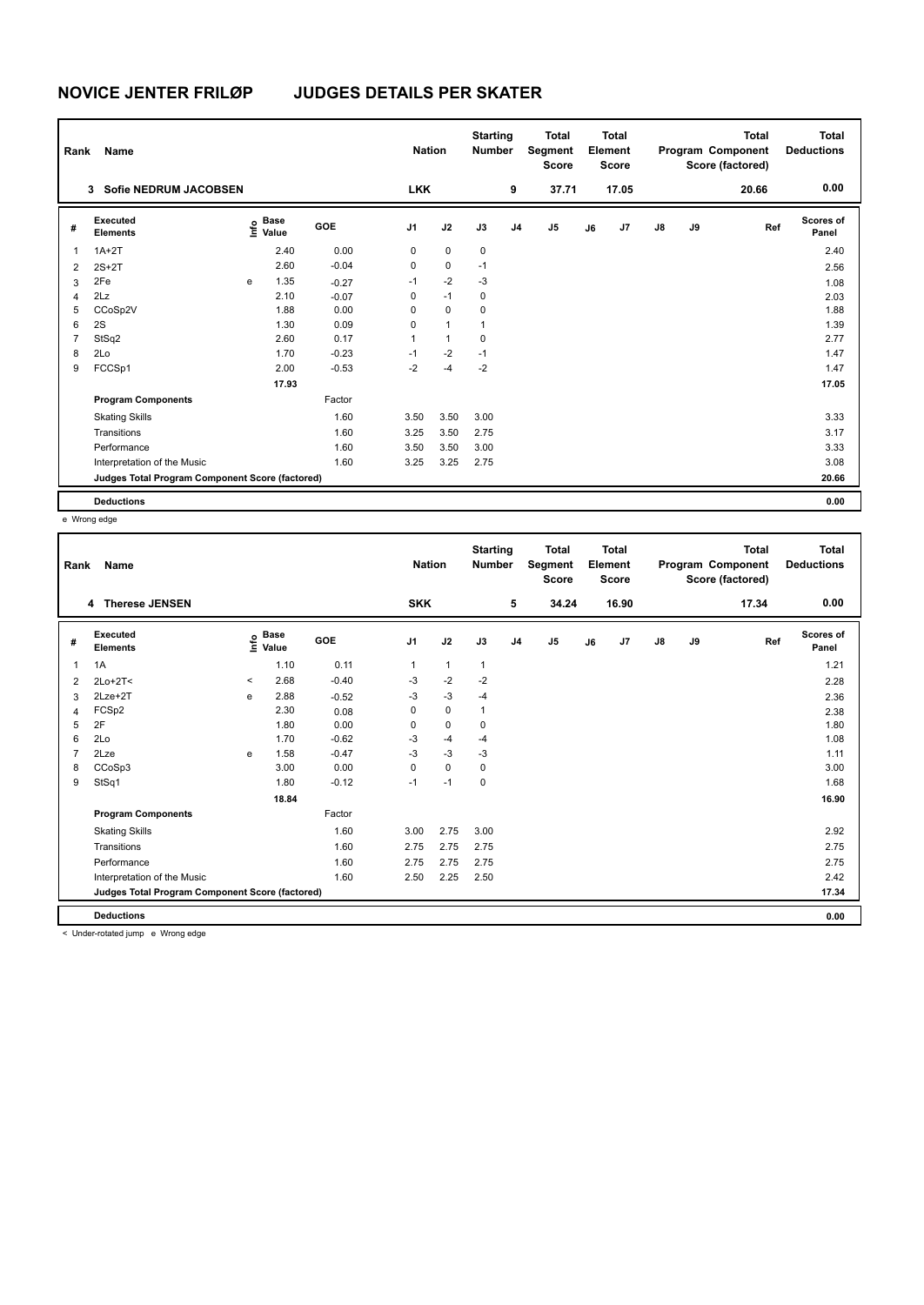| Rank           | Name                                            |         |                      |            |                | <b>Nation</b> | <b>Starting</b><br><b>Number</b> |                | <b>Total</b><br>Segment<br><b>Score</b> |    | Total<br>Element<br><b>Score</b> |               |    | <b>Total</b><br>Program Component<br>Score (factored) | Total<br><b>Deductions</b> |
|----------------|-------------------------------------------------|---------|----------------------|------------|----------------|---------------|----------------------------------|----------------|-----------------------------------------|----|----------------------------------|---------------|----|-------------------------------------------------------|----------------------------|
|                | <b>Idun LOFTHUS MORKEN</b><br>5.                |         |                      |            | OI             |               |                                  | 6              | 33.48                                   |    | 15.41                            |               |    | 19.07                                                 | 1.00                       |
| #              | Executed<br><b>Elements</b>                     | ۴       | <b>Base</b><br>Value | <b>GOE</b> | J <sub>1</sub> | J2            | J3                               | J <sub>4</sub> | J <sub>5</sub>                          | J6 | J7                               | $\mathsf{J}8$ | J9 | Ref                                                   | Scores of<br>Panel         |
| 1              | 2Lz                                             |         | 2.10                 | $-1.05$    | $-5$           | $-5$          | $-5$                             |                |                                         |    |                                  |               |    |                                                       | 1.05                       |
| 2              | 2F<                                             | $\prec$ | 1.35                 | $-0.41$    | $-3$           | $-3$          | $-3$                             |                |                                         |    |                                  |               |    |                                                       | 0.94                       |
| 3              | 2Lo+2Lo<<                                       | <<      | 2.20                 | $-0.85$    | $-5$           | $-5$          | $-5$                             |                |                                         |    |                                  |               |    |                                                       | 1.35                       |
| 4              | CCoSp3                                          |         | 3.00                 | 0.00       | 0              | $\mathbf 0$   | 0                                |                |                                         |    |                                  |               |    |                                                       | 3.00                       |
| 5              | StSq2                                           |         | 2.60                 | 0.09       | 0              | $\mathbf{1}$  | 0                                |                |                                         |    |                                  |               |    |                                                       | 2.69                       |
| 6              | 2Lz                                             |         | 2.10                 | $-0.21$    | 0              | $-1$          | $-2$                             |                |                                         |    |                                  |               |    |                                                       | 1.89                       |
| $\overline{7}$ | $2F+1T$                                         |         | 2.20                 | 0.00       | 0              | $\mathbf 0$   | $\mathbf 0$                      |                |                                         |    |                                  |               |    |                                                       | 2.20                       |
| 8              | FSSpB                                           |         | 1.70                 | $-0.51$    | $-2$           | $-4$          | $-3$                             |                |                                         |    |                                  |               |    |                                                       | 1.19                       |
| 9              | 1A                                              |         | 1.10                 | 0.00       | 0              | 0             | 0                                |                |                                         |    |                                  |               |    |                                                       | 1.10                       |
|                |                                                 |         | 18.35                |            |                |               |                                  |                |                                         |    |                                  |               |    |                                                       | 15.41                      |
|                | <b>Program Components</b>                       |         |                      | Factor     |                |               |                                  |                |                                         |    |                                  |               |    |                                                       |                            |
|                | <b>Skating Skills</b>                           |         |                      | 1.60       | 3.00           | 3.00          | 3.00                             |                |                                         |    |                                  |               |    |                                                       | 3.00                       |
|                | Transitions                                     |         |                      | 1.60       | 2.75           | 2.75          | 2.75                             |                |                                         |    |                                  |               |    |                                                       | 2.75                       |
|                | Performance                                     |         |                      | 1.60       | 3.25           | 3.25          | 3.00                             |                |                                         |    |                                  |               |    |                                                       | 3.17                       |
|                | Interpretation of the Music                     |         |                      | 1.60       | 3.00           | 3.00          | 3.00                             |                |                                         |    |                                  |               |    |                                                       | 3.00                       |
|                | Judges Total Program Component Score (factored) |         |                      |            |                |               |                                  |                |                                         |    |                                  |               |    |                                                       | 19.07                      |
|                | <b>Deductions</b>                               |         | Falls:               | $-1.00$    |                |               |                                  |                |                                         |    |                                  |               |    |                                                       | $-1.00$                    |

< Under-rotated jump << Downgraded jump

| Rank | Name                                            |                                  |            | <b>Nation</b>  |             | <b>Starting</b><br><b>Number</b> |                | <b>Total</b><br>Segment<br><b>Score</b> |    | <b>Total</b><br>Element<br><b>Score</b> |               |    | <b>Total</b><br>Program Component<br>Score (factored) | <b>Total</b><br><b>Deductions</b> |
|------|-------------------------------------------------|----------------------------------|------------|----------------|-------------|----------------------------------|----------------|-----------------------------------------|----|-----------------------------------------|---------------|----|-------------------------------------------------------|-----------------------------------|
|      | 6 Lily TRUONG                                   |                                  |            | <b>SSK</b>     |             |                                  | $\overline{7}$ | 33.05                                   |    | 16.35                                   |               |    | 17.20                                                 | 0.50                              |
| #    | Executed<br><b>Elements</b>                     | <b>Base</b><br>e Base<br>⊆ Value | <b>GOE</b> | J <sub>1</sub> | J2          | J3                               | J <sub>4</sub> | J5                                      | J6 | J7                                      | $\mathsf{J}8$ | J9 | Ref                                                   | <b>Scores of</b><br>Panel         |
| 1    | 2F                                              | 1.80                             | $-0.42$    | $-2$           | $-3$        | $-2$                             |                |                                         |    |                                         |               |    |                                                       | 1.38                              |
| 2    | 2S                                              | 1.30                             | 0.00       | 0              | $\mathbf 0$ | 0                                |                |                                         |    |                                         |               |    |                                                       | 1.30                              |
| 3    | $2Lo+2T$                                        | 3.00                             | $-0.17$    | $-1$           | $-1$        | $-1$                             |                |                                         |    |                                         |               |    |                                                       | 2.83                              |
| 4    | CCoSp2                                          | 2.50                             | $-0.33$    | 0              | $-2$        | $-2$                             |                |                                         |    |                                         |               |    |                                                       | 2.17                              |
| 5    | StSq1                                           | 1.80                             | 0.00       | 0              | $\pmb{0}$   | 0                                |                |                                         |    |                                         |               |    |                                                       | 1.80                              |
| 6    | 1A                                              | 1.10                             | 0.00       | $\Omega$       | $\mathbf 0$ | 0                                |                |                                         |    |                                         |               |    |                                                       | 1.10                              |
|      | $2F+2T$                                         | 3.10                             | $-0.90$    | $-5$           | $-5$        | $-5$                             |                |                                         |    |                                         |               |    |                                                       | 2.20                              |
| 8    | 2Lo                                             | 1.70                             | 0.00       | 0              | $\mathbf 0$ | 0                                |                |                                         |    |                                         |               |    |                                                       | 1.70                              |
| 9    | FSSp1                                           | 2.00                             | $-0.13$    | 0              | $-1$        | $-1$                             |                |                                         |    |                                         |               |    |                                                       | 1.87                              |
|      |                                                 | 18.30                            |            |                |             |                                  |                |                                         |    |                                         |               |    |                                                       | 16.35                             |
|      | <b>Program Components</b>                       |                                  | Factor     |                |             |                                  |                |                                         |    |                                         |               |    |                                                       |                                   |
|      | <b>Skating Skills</b>                           |                                  | 1.60       | 3.00           | 3.00        | 2.75                             |                |                                         |    |                                         |               |    |                                                       | 2.92                              |
|      | Transitions                                     |                                  | 1.60       | 2.50           | 2.50        | 2.50                             |                |                                         |    |                                         |               |    |                                                       | 2.50                              |
|      | Performance                                     |                                  | 1.60       | 3.00           | 2.75        | 2.50                             |                |                                         |    |                                         |               |    |                                                       | 2.75                              |
|      | Interpretation of the Music                     |                                  | 1.60       | 2.75           | 2.75        | 2.25                             |                |                                         |    |                                         |               |    |                                                       | 2.58                              |
|      | Judges Total Program Component Score (factored) |                                  |            |                |             |                                  |                |                                         |    |                                         |               |    |                                                       | 17.20                             |
|      | <b>Deductions</b>                               | Falls:                           | $-0.50$    |                |             |                                  |                |                                         |    |                                         |               |    |                                                       | $-0.50$                           |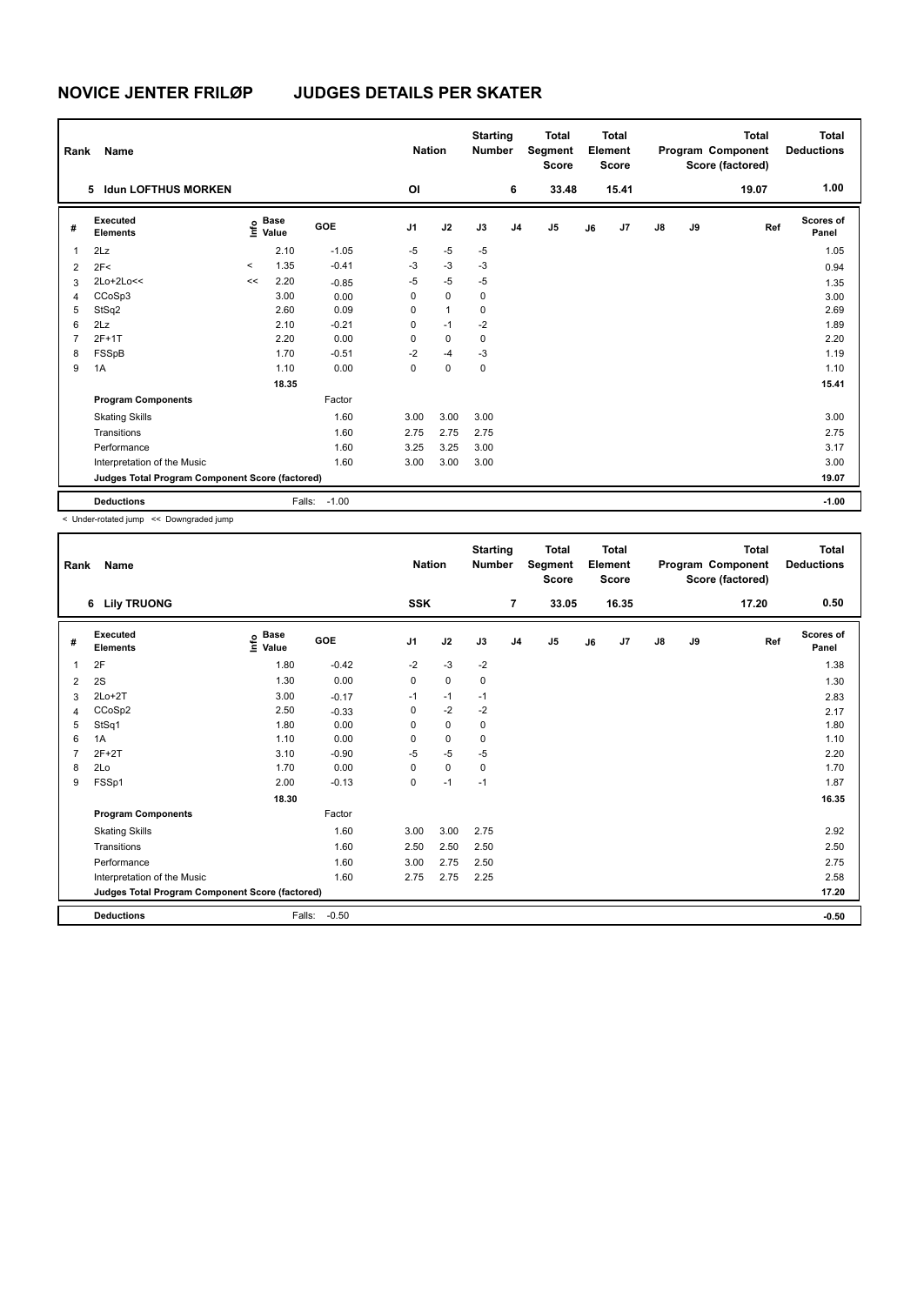| Rank<br>Name   |                                                 |      |                      |            | <b>Nation</b>  |                | <b>Starting</b><br><b>Number</b> | <b>Total</b><br>Segment<br><b>Score</b> |       | <b>Total</b><br>Element<br><b>Score</b> |       | Total<br>Program Component<br>Score (factored) |    | <b>Total</b><br><b>Deductions</b> |                    |
|----------------|-------------------------------------------------|------|----------------------|------------|----------------|----------------|----------------------------------|-----------------------------------------|-------|-----------------------------------------|-------|------------------------------------------------|----|-----------------------------------|--------------------|
|                | <b>Michelle BRU</b><br>7                        |      |                      |            | <b>SKK</b>     |                |                                  | 3                                       | 33.03 |                                         | 16.36 |                                                |    | 16.67                             | 0.00               |
| #              | Executed<br><b>Elements</b>                     | lnfo | <b>Base</b><br>Value | <b>GOE</b> | J <sub>1</sub> | J2             | J3                               | J <sub>4</sub>                          | J5    | J6                                      | J7    | $\mathsf{J}8$                                  | J9 | Ref                               | Scores of<br>Panel |
| 1              | 1A                                              |      | 1.10                 | 0.15       | 1              | $\overline{2}$ | $\mathbf{1}$                     |                                         |       |                                         |       |                                                |    |                                   | 1.25               |
| $\overline{2}$ | $2Lz + 2T$                                      |      | 3.40                 | $-0.63$    | $-3$           | $-3$           | $-3$                             |                                         |       |                                         |       |                                                |    |                                   | 2.77               |
| 3              | 2Lo                                             |      | 1.70                 | 0.00       | 0              | 0              | $\mathbf 0$                      |                                         |       |                                         |       |                                                |    |                                   | 1.70               |
| $\overline{4}$ | FCSpB                                           |      | 1.60                 | $-0.43$    | $-3$           | $-3$           | $-2$                             |                                         |       |                                         |       |                                                |    |                                   | 1.17               |
| 5              | $2F+2T$                                         |      | 3.10                 | 0.00       | 0              | $\mathbf 0$    | 0                                |                                         |       |                                         |       |                                                |    |                                   | 3.10               |
| 6              | 2F                                              |      | 1.80                 | 0.00       | 0              | $\mathbf 0$    | 0                                |                                         |       |                                         |       |                                                |    |                                   | 1.80               |
| $\overline{7}$ | 2Lz                                             |      | 2.10                 | $-0.42$    | $-3$           | $-1$           | $-2$                             |                                         |       |                                         |       |                                                |    |                                   | 1.68               |
| 8              | CCoSp1V                                         |      | 1.50                 | $-0.35$    | $-2$           | $-4$           | $-1$                             |                                         |       |                                         |       |                                                |    |                                   | 1.15               |
| 9              | StSq1                                           |      | 1.80                 | $-0.06$    | $-1$           | $\mathbf 0$    | $\pmb{0}$                        |                                         |       |                                         |       |                                                |    |                                   | 1.74               |
|                |                                                 |      | 18.10                |            |                |                |                                  |                                         |       |                                         |       |                                                |    |                                   | 16.36              |
|                | <b>Program Components</b>                       |      |                      | Factor     |                |                |                                  |                                         |       |                                         |       |                                                |    |                                   |                    |
|                | <b>Skating Skills</b>                           |      |                      | 1.60       | 2.75           | 2.75           | 2.75                             |                                         |       |                                         |       |                                                |    |                                   | 2.75               |
|                | Transitions                                     |      |                      | 1.60       | 2.25           | 2.50           | 2.50                             |                                         |       |                                         |       |                                                |    |                                   | 2.42               |
|                | Performance                                     |      |                      | 1.60       | 2.75           | 2.75           | 2.50                             |                                         |       |                                         |       |                                                |    |                                   | 2.67               |
|                | Interpretation of the Music                     |      |                      | 1.60       | 2.50           | 2.50           | 2.75                             |                                         |       |                                         |       |                                                |    |                                   | 2.58               |
|                | Judges Total Program Component Score (factored) |      |                      |            |                |                |                                  |                                         |       |                                         |       |                                                |    |                                   | 16.67              |
|                | <b>Deductions</b>                               |      |                      |            |                |                |                                  |                                         |       |                                         |       |                                                |    |                                   | 0.00               |

! Not clear edge

| Rank | Name                                                |         |                      |            | <b>Nation</b>  |              | <b>Starting</b><br><b>Number</b> |                | <b>Total</b><br>Segment<br><b>Score</b> |    | <b>Total</b><br>Element<br><b>Score</b> |               |    | <b>Total</b><br>Program Component<br>Score (factored) | <b>Total</b><br><b>Deductions</b> |
|------|-----------------------------------------------------|---------|----------------------|------------|----------------|--------------|----------------------------------|----------------|-----------------------------------------|----|-----------------------------------------|---------------|----|-------------------------------------------------------|-----------------------------------|
|      | Sanna Hagen SLETTEBØ<br>8                           |         |                      |            | <b>SKK</b>     |              |                                  | 4              | 31.74                                   |    | 15.04                                   |               |    | 17.20                                                 | 0.50                              |
| #    | Executed<br><b>Elements</b>                         | ١nf٥    | <b>Base</b><br>Value | <b>GOE</b> | J <sub>1</sub> | J2           | J3                               | J <sub>4</sub> | J5                                      | J6 | J7                                      | $\mathsf{J}8$ | J9 | Ref                                                   | <b>Scores of</b><br>Panel         |
| 1    | 2S                                                  |         | 1.30                 | 0.04       | 0              | $\mathbf 0$  | $\mathbf{1}$                     |                |                                         |    |                                         |               |    |                                                       | 1.34                              |
| 2    | 2F<                                                 | $\,<$   | 1.35                 | $-0.68$    | $-5$           | $-5$         | $-5$                             |                |                                         |    |                                         |               |    |                                                       | 0.67                              |
| 3    | 2Lo<                                                | $\prec$ | 1.28                 | $-0.34$    | $-3$           | $-3$         | $-2$                             |                |                                         |    |                                         |               |    |                                                       | 0.94                              |
| 4    | 2S+1A+SEQ                                           |         | 1.92                 | 0.04       | $\Omega$       | $\mathbf{1}$ | 0                                |                |                                         |    |                                         |               |    |                                                       | 1.96                              |
| 5    | FSSp2                                               |         | 2.30                 | 0.00       | 0              | 0            | $\mathbf 0$                      |                |                                         |    |                                         |               |    |                                                       | 2.30                              |
| 6    | 2Lo<+2T<<                                           | <<      | 1.68                 | $-0.55$    | $-5$           | $-5$         | $-3$                             |                |                                         |    |                                         |               |    |                                                       | 1.13                              |
|      | CCoSp3                                              |         | 3.00                 | 0.00       | $\Omega$       | $\mathbf 0$  | 0                                |                |                                         |    |                                         |               |    |                                                       | 3.00                              |
| 8    | StSq2                                               |         | 2.60                 | 0.00       | 0              | 0            | $\mathbf 0$                      |                |                                         |    |                                         |               |    |                                                       | 2.60                              |
| 9    | 1A                                                  |         | 1.10                 | 0.00       | 0              | $\mathbf 0$  | 0                                |                |                                         |    |                                         |               |    |                                                       | 1.10                              |
|      |                                                     |         | 16.53                |            |                |              |                                  |                |                                         |    |                                         |               |    |                                                       | 15.04                             |
|      | <b>Program Components</b>                           |         |                      | Factor     |                |              |                                  |                |                                         |    |                                         |               |    |                                                       |                                   |
|      | <b>Skating Skills</b>                               |         |                      | 1.60       | 2.75           | 2.75         | 2.75                             |                |                                         |    |                                         |               |    |                                                       | 2.75                              |
|      | Transitions                                         |         |                      | 1.60       | 2.50           | 2.50         | 2.50                             |                |                                         |    |                                         |               |    |                                                       | 2.50                              |
|      | Performance                                         |         |                      | 1.60       | 3.00           | 2.75         | 2.75                             |                |                                         |    |                                         |               |    |                                                       | 2.83                              |
|      | Interpretation of the Music                         |         |                      | 1.60       | 2.75           | 2.75         | 2.50                             |                |                                         |    |                                         |               |    |                                                       | 2.67                              |
|      | Judges Total Program Component Score (factored)     |         |                      |            |                |              |                                  |                |                                         |    |                                         |               |    |                                                       | 17.20                             |
|      | <b>Deductions</b>                                   |         | Falls:               | $-0.50$    |                |              |                                  |                |                                         |    |                                         |               |    |                                                       | $-0.50$                           |
|      | a children actual distance and December deal from a |         |                      |            |                |              |                                  |                |                                         |    |                                         |               |    |                                                       |                                   |

< Under-rotated jump << Downgraded jump